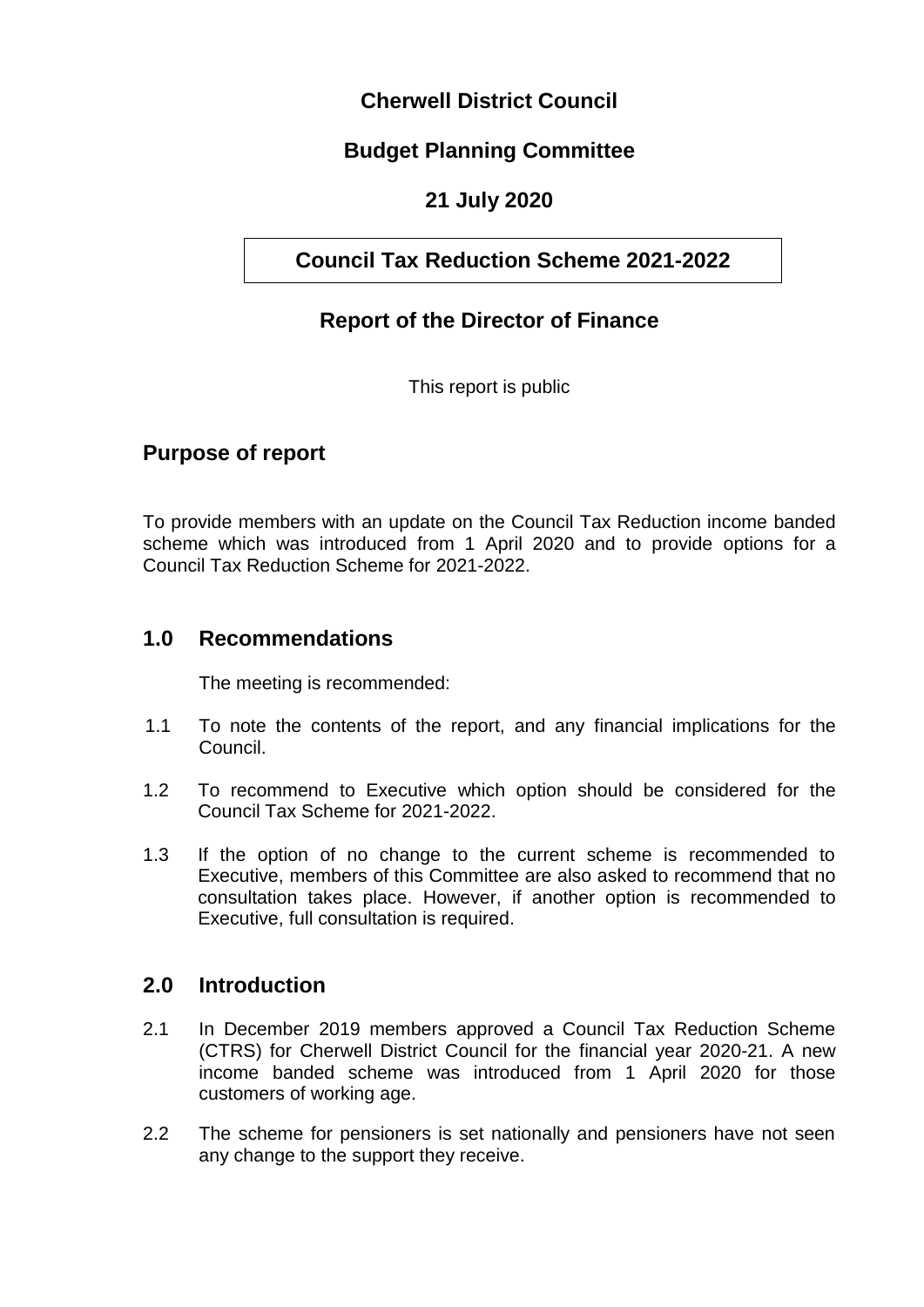- 2.3 The Council Tax Reduction scheme is based on a fixed cash grant of approximately 90% of the previous Council Tax Benefit subsidy. This gives a funding shortfall for Cherwell of £742,430.
- 2.4 The funding shortfall is mostly offset by the changes to locally set Council Tax Discounts.

# **3.0 Report Details**

### **Position so far**

# **Council Tax Reduction Scheme**

3.1 As the funding for CTRS is a fixed cash grant the cost of any increase in the level of demand will be borne by the Council. The Council Tax Reduction caseload has been monitored and there has been an increase in the number of live cases from 6,457 in June 2019 to 6,573 in June 2020. This increase in caseload is due to the impact from the recent Covid-19 crisis which has seen a sharp increase in the number of new applications received for Council Tax Reduction.

### **Impact on Parish Councils**

3.2 Members may recall that the regulations for calculating the Council Tax Base were amended to reflect the Council Tax Reduction Regulations and had the affect of reducing the tax base for the billing authority, major preceptors, the Police and Crime Commissioner for Thames Valley and local preceptors. This is because Council Tax Reduction is a discount rather than a benefit and therefore, we do not collect the full amount of Council Tax from tax payers who qualify for Council tax Reduction. The impact of the reduced tax base was mitigated in part by changes made to discounts and exemptions. As this will be the eighth year of a Council tax Reduction Scheme parish councils should now have a clear understanding of the impact of CTR on their parish tax base.

### **Impact of the changes to discounts and exemptions**

- 3.3 Members will also recall that the Local Government Finance Act 2012 abolished certain exemptions with effect from 1st April 2013 and replaced them with discounts which can be determined locally.
- 3.4 Council determined that furnished chargeable dwellings that are not the sole or main residence of an individual (i.e. second homes) should no longer receive a discount. They had previously received a discount of 10%. If we continue to set the discount at zero it is estimated that this will result in income of £108,539 for the 2021-2022 financial year.
- 3.5 Council also determined that the discount in respect of unoccupied and substantially unfurnished properties should be reduced to 25% for a period of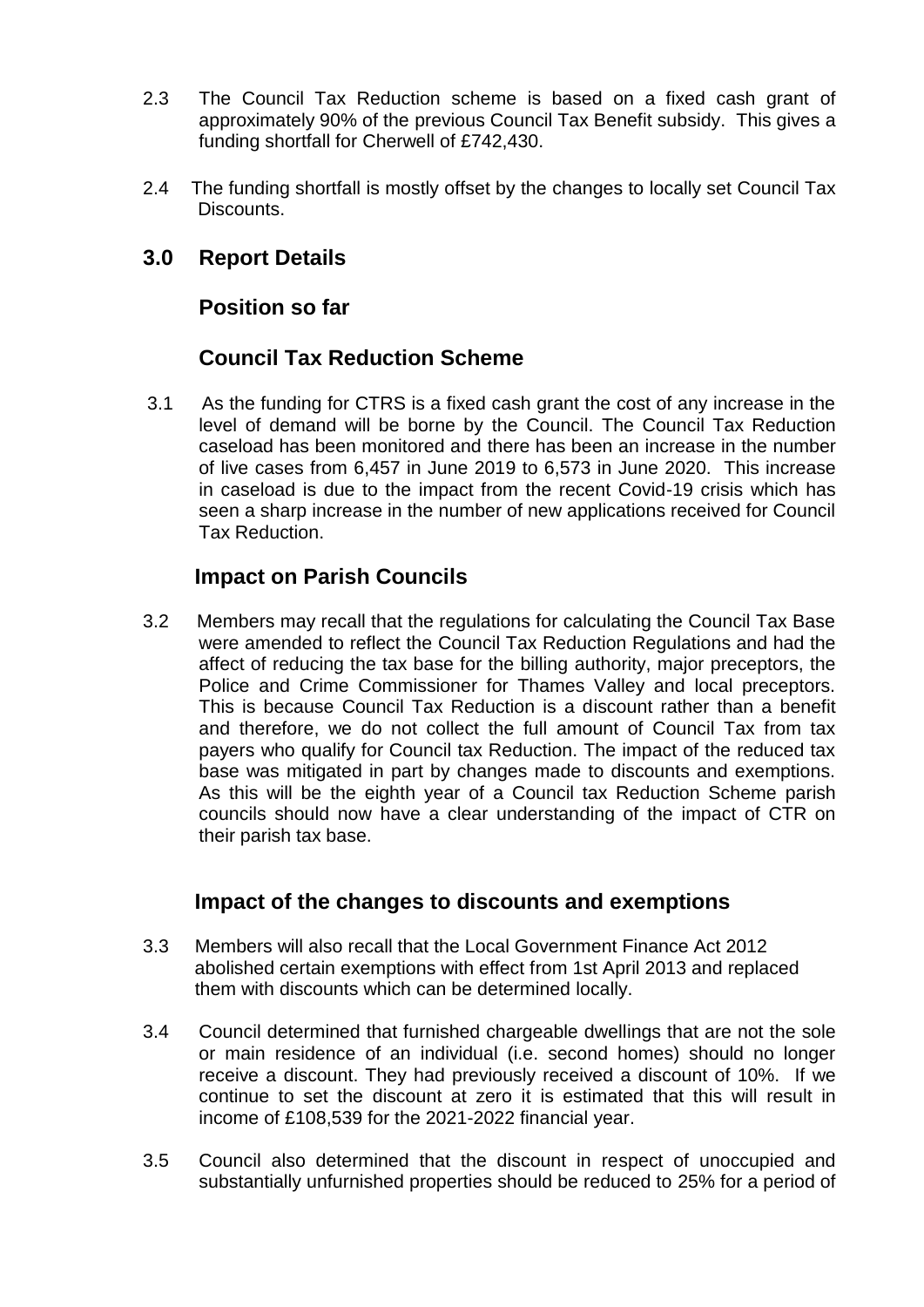six months and thereafter to zero. As at June 20 it is estimated that the income from this will be £387,492.

- 3.6 Council further exercised its discretion to determine that chargeable dwellings which are vacant and undergoing major repair work to render them habitable should be given a discount of 25% for a period of 12 months. At the time of writing this report there were no dwellings in this category.
- 3.7 Prior to  $1<sup>st</sup>$  April 2013 billing authorities could charge up to a maximum of 100% council tax on dwellings that have been empty for more than two years. From April 2013 local authorities were given the powers to charge a premium of up to 50% of the council tax payable. New legislation was introduced in April 2019 which allows for 100% Empty Homes Premium to be levied and this was agreed by members in December 2018. The projected income for 2021- 2022 from charging an Empty Homes Premium is £180,813

# **Impact of Council Tax Reduction Scheme on collection rates**

A Council Tax collection rate of 98.04% was achieved for 2019-2020. This was slightly lower than anticipated because of the onset of Covid-19 and the subsequent decision not to do any active recovery in March 2020. Collection rates for the first quarter of 2020-2021 are only slightly under target at 28.73% against a target of 29.5% which is a strong position considering that active recovery is still not taking place. In considering the Council Tax Reduction Scheme for 2021-2022 members should be mindful that any changes to the scheme that reduce entitlement to CTRS could have an adverse impact on collection rates.

### **Council Tax Reduction Scheme 2021-2022**

3.8 Members will be aware that the national 10% reduction in government funding for Council Tax Reduction Schemes over the last seven years has been offset in part by the additional income generated by changes to discounts and exemptions. The Government has not yet released indicative funding figures for 2021-2022. For the purposes of calculating the new Council Tax Reduction scheme for 2021-2022 an assumption has been made that funding will remain at the reduced rate.

### **Update on the banded scheme**

- 3.9 Since the introduction of CTRS the landscape has drastically changed. Universal Credit is based on real time information which means that any change in income generates a change in Council Tax Reduction through data files from DWP. Residents were receiving multiple bills and letters making budgeting very difficult
- 3.10 In December 2019 members agreed a move to a new income banded scheme for those of working age. The presentation at Appendix A offers a reminder of the scheme details. The scheme assesses the maximum level of Council Tax Reduction based on the net income of the applicant and household members, the main principles of the scheme are as follows: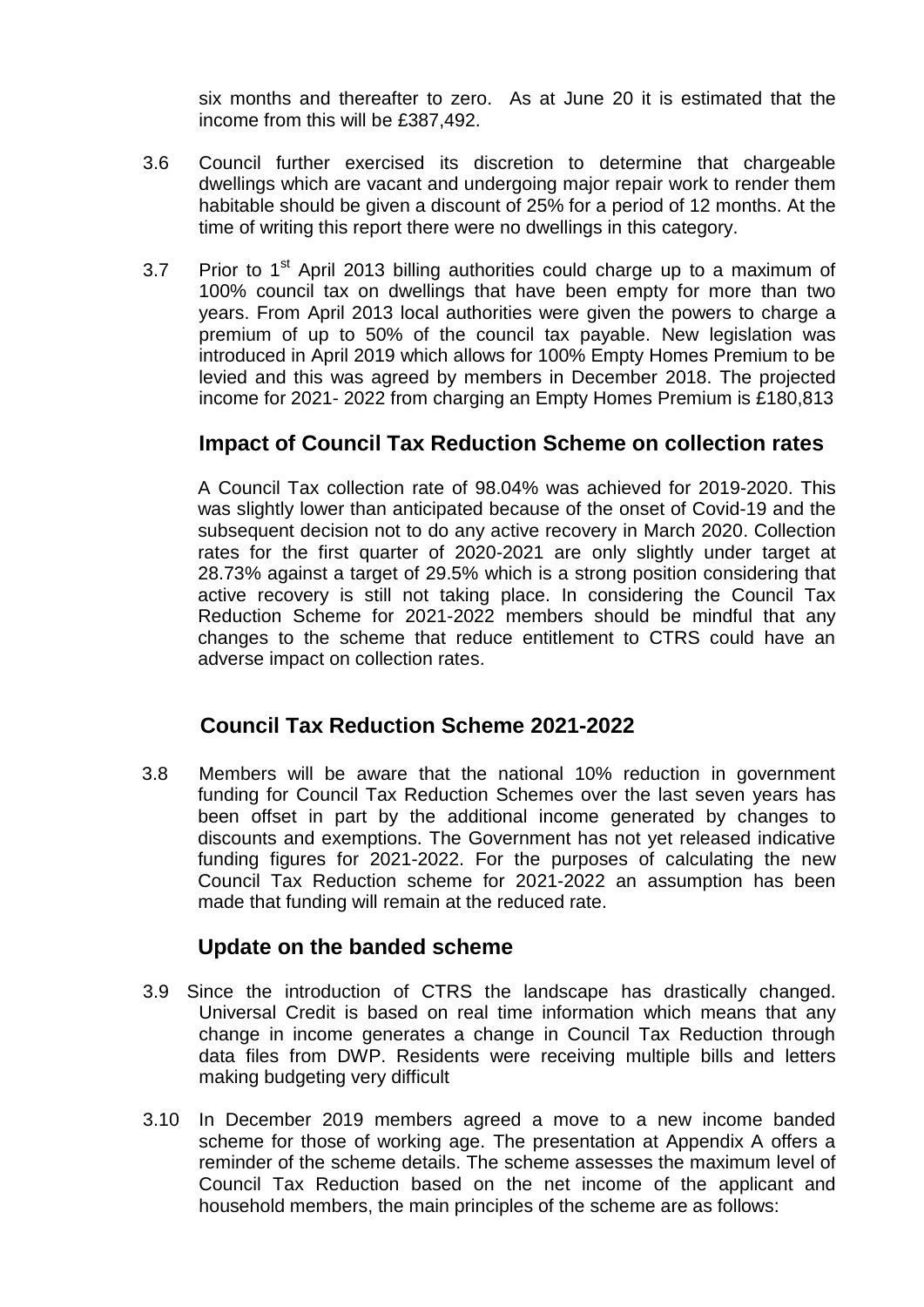- If the applicant or partner is in receipt of one of the main passported benefits (Income Support, Job Seeker's Allowance Income Based and Income Related Employment and Support Allowance or receiving War Widows or War Disablement Pensions they will automatically be placed in the highest band of the scheme and will receive 100% support.
- Working age households will receive a discount, depending on their level of income and the band that they fall into.
- Under this scheme, as part of our ongoing commitment to support disabled people, we will continue to disregard Disability Living Allowance, Personal Independence Payments, War Disablement Benefits and will also continue to disregard Child Benefit and child maintenance.
- As highlighted earlier in this report the introduction of Universal Credit and Real Time Information files means that customers can experience frequent changes in their Council Tax Reduction which in turn impacts on the amount of Council Tax payable. This makes budgeting for households more of a challenge and is impacting on our ability to collect Council Tax.
- A banded scheme will be simpler for residents to understand and any future changes to the value of awards can be achieved by simply adjusting the banding thresholds. This will also mean that residents will experience less change in their Council Tax Reduction and will reduce the number of letters and Council Tax demands.
- The proposed model has a re-distribution effect from households in higher Council Tax bands to those in lower Council Tax bands.
- Savings are not the main driver for this change. The scheme offers only a very small reduction in costs and it is likely to result in administrative savings.
- 3.11 The new scheme was introduced from April 2020 following a period of consultation and engagement. In general, it has been well received with limited contact from customers affected by the change. Members also agreed a hardship fund to assist those people who are negatively impacted by the new scheme but, to date, no applications for assistance have been received. Although collection rates are slightly down on the same time last year this is attributable to the impacts from Covid-19 crisis rather than the new banded scheme.
- 3.12 CTRS expenditure has increased from around £7.1m in May 2019 to £7.5m in May 2020, again this is due to the increase in caseload from 6,457 to 6,573.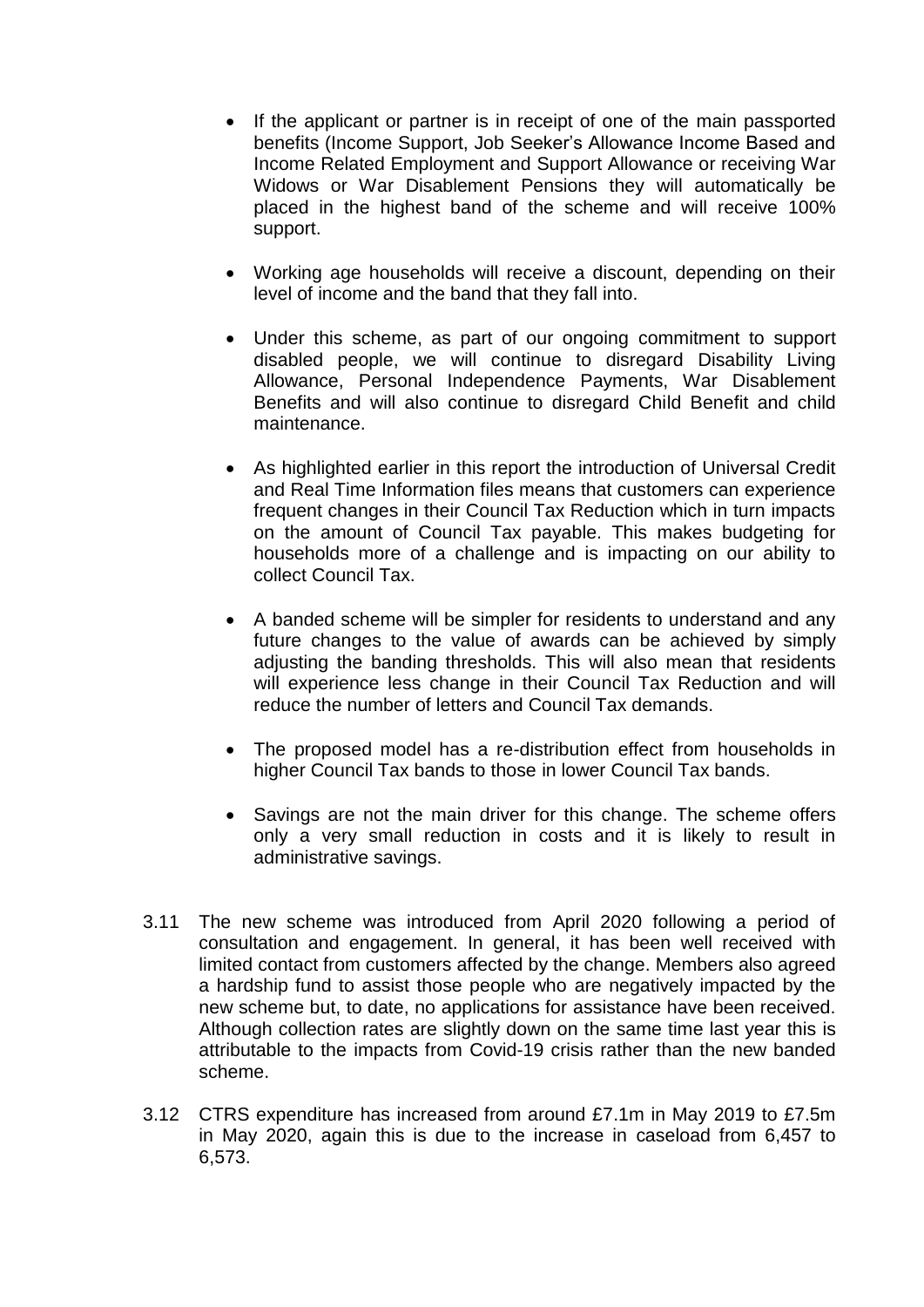#### **Options for 2021-2022**

#### **Option 1 – Retain the current banded scheme with only minor changes to government uprating figures**

This option would retain the 100% support for those people of working age who are on passported claims. It would also retain the current income bands and percentage of award.

#### **Option 2a and 2b – Current banded scheme with a 1% or 2% decrease in percentage awards in each band.**

This option would retain the 100% support for those people of working age who are on passported claims and would introduce a small decrease of 1% or 2% on maximum awards in each income band.

#### **Option 3 – Banded scheme with a 1% increase in percentage awards in each band**

This option would retain the 100% support for those people of working age who are on passported claims and would introduce a small increase of 1% in the maximum awards in each income band. This option would be more advantageous to residents.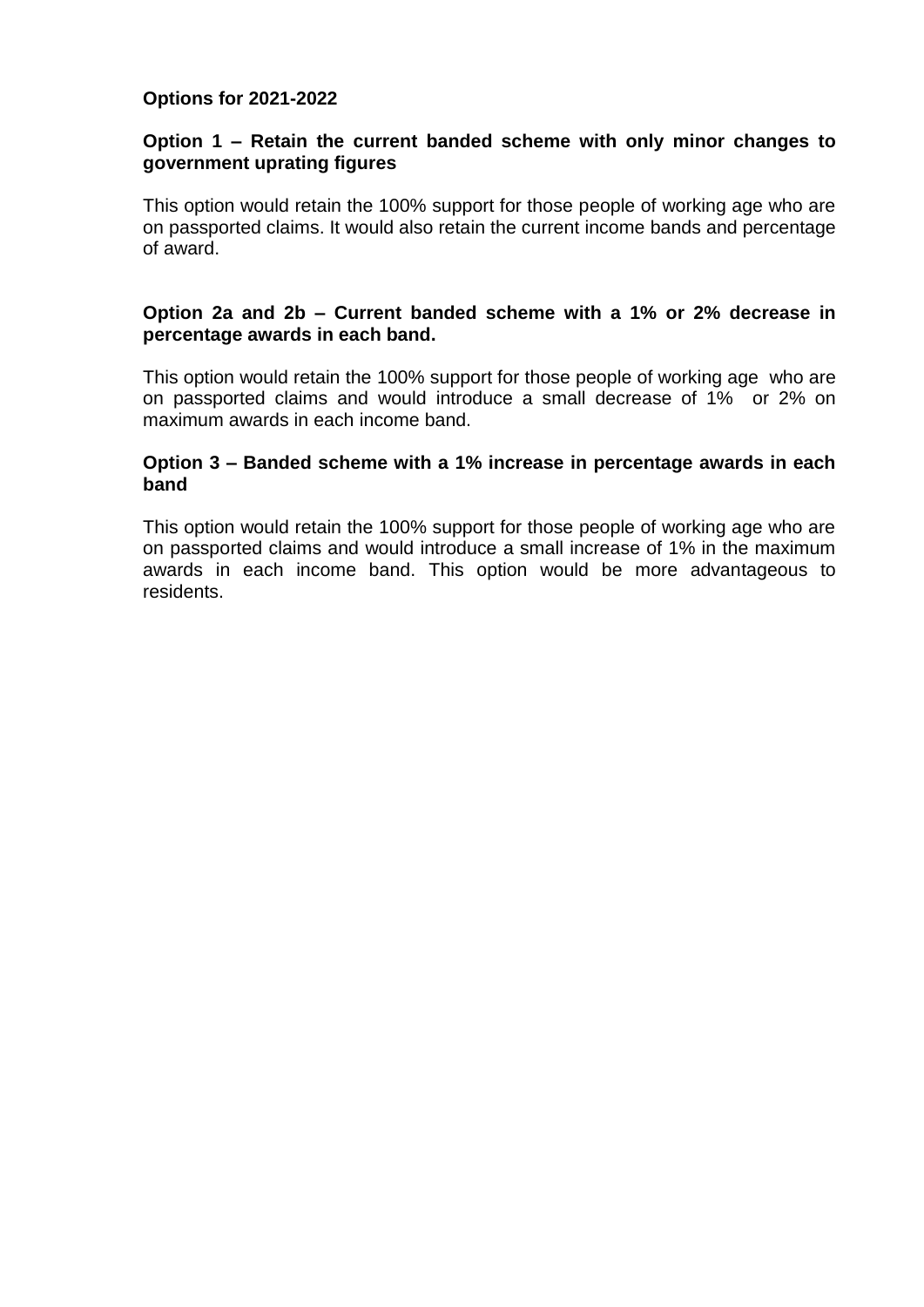# Financial summary of options

| Group                         | <b>Excess income bands</b> | Option 1:<br><b>Maximum CTR</b><br>award (current<br>scheme) | Option 2a:<br>1% decrease | Option 2b:<br>2% decrease | Option 3:<br>1% increase |
|-------------------------------|----------------------------|--------------------------------------------------------------|---------------------------|---------------------------|--------------------------|
| Working age passported claims | n/a                        | Up to 100%                                                   | Up to 100%                | Up to 100%                | Up to 100%               |
| Pension claims                | n/a                        | Up to 100%                                                   | Up to 100%                | Up to 100%                | Up to 100%               |
| Working age disabled          | £0 - £4.99                 | Up to 100%                                                   | Up to 100%                | Up to 100%                | Up to 100%               |
|                               | £5 - £14.99                | 95%                                                          | 94%                       | 93%                       | 96%                      |
|                               | £15.00 - £29.99            | 87%                                                          | 86%                       | 85%                       | 88%                      |
|                               | £30.00 - £49.99            | 80%                                                          | 79%                       | 78%                       | 81%                      |
|                               | £50.00 - £74.99            | 65%                                                          | 64%                       | 63%                       | 66%                      |
|                               | £75.00 - £99.99            | 42%                                                          | 41%                       | 40%                       | 43%                      |
|                               | £100.00 - £124.99          | 25%                                                          | 24%                       | 23%                       | 26%                      |
|                               | £125 upwards               | $0\%$                                                        | 0%                        | 0%                        | 0%                       |
|                               |                            |                                                              |                           |                           |                          |
| Working age with children     | £0 - £4.99                 | Up to 100%                                                   | Up to 100%                | Up to 100%                | Up to 100%               |
|                               | £5 - £14.99                | 93%                                                          | 92%                       | 91%                       | 94%                      |
|                               | £15.00 - £29.99            | 83%                                                          | 82%                       | 81%                       | 84%                      |
|                               | £30.00 - £49.99            | 78%                                                          | 77%                       | 76%                       | 79%                      |
|                               | £50.00 - £74.99            | 59%                                                          | 58%                       | 57%                       | 60%                      |
|                               | £75.00 - £99.99            | 32%                                                          | 31%                       | 30%                       | 33%                      |
|                               | £100.00 - £124.99          | 25%                                                          | 24%                       | 23%                       | 26%                      |
|                               | £125 upwards               | 0%                                                           | 0%                        | 0%                        | 0%                       |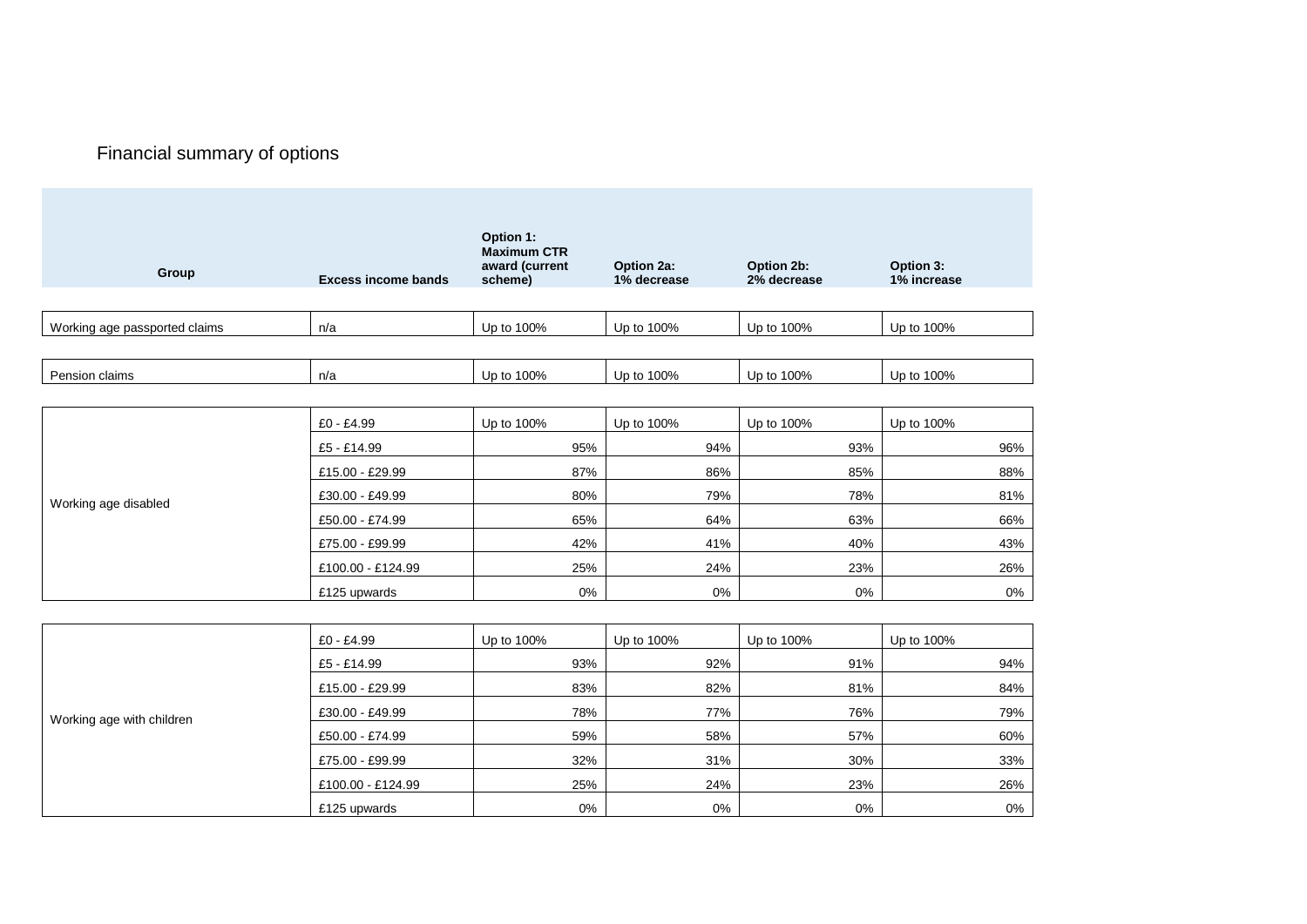|                     | £0 - £4.99        | 96% | 95% | 94% | 97% |
|---------------------|-------------------|-----|-----|-----|-----|
|                     | £5 - £14.99       | 85% | 84% | 83% | 86% |
|                     |                   |     |     |     |     |
| Working age - other | £15.00 - £29.99   | 73% | 72% | 71% | 74% |
|                     | £30.00 - £49.99   | 66% | 65% | 64% | 67% |
|                     | £50.00 - £74.99   | 42% | 41% | 40% | 43% |
|                     | £75.00 - £99.99   | 28% | 27% | 26% | 29% |
|                     | £100.00 - £124.99 | 18% | 17% | 16% | 19% |
|                     | £125 upwards      | 0%  | 0%  | 0%  | 0%  |

| Cost of scheme                                         | Option 1      | Option 2a     | Option 2b     | Option 3      |
|--------------------------------------------------------|---------------|---------------|---------------|---------------|
| Pension age                                            | £2,882,238.52 | £2,882,238.52 | £2,882,238.52 | £2,882,238.52 |
| Working age                                            | £4,695,257.03 | £4,679,009.53 | £4,661,814.12 | £4,711,979.32 |
| <b>Total</b>                                           | £7,577,495.55 | £7,561,248.05 | £7,544,052.64 | £7,594,217.84 |
|                                                        |               |               |               |               |
| Income from second homes                               | £108,539      | £108,539      | £108.539      | £108,539      |
| Income from empty homes with 25% discount for 6 months | £387,492      | £387,492      | £387,492      | £387,492      |
| Uninhabitable homes with 25% discount for 12 months    | 0.00          | 0.00          | 0.00          | 0.00          |
| Long term empty premium at 100% after 2 years          | £180,813      | £180,813      | £180,813      | £180,813      |
|                                                        |               |               |               |               |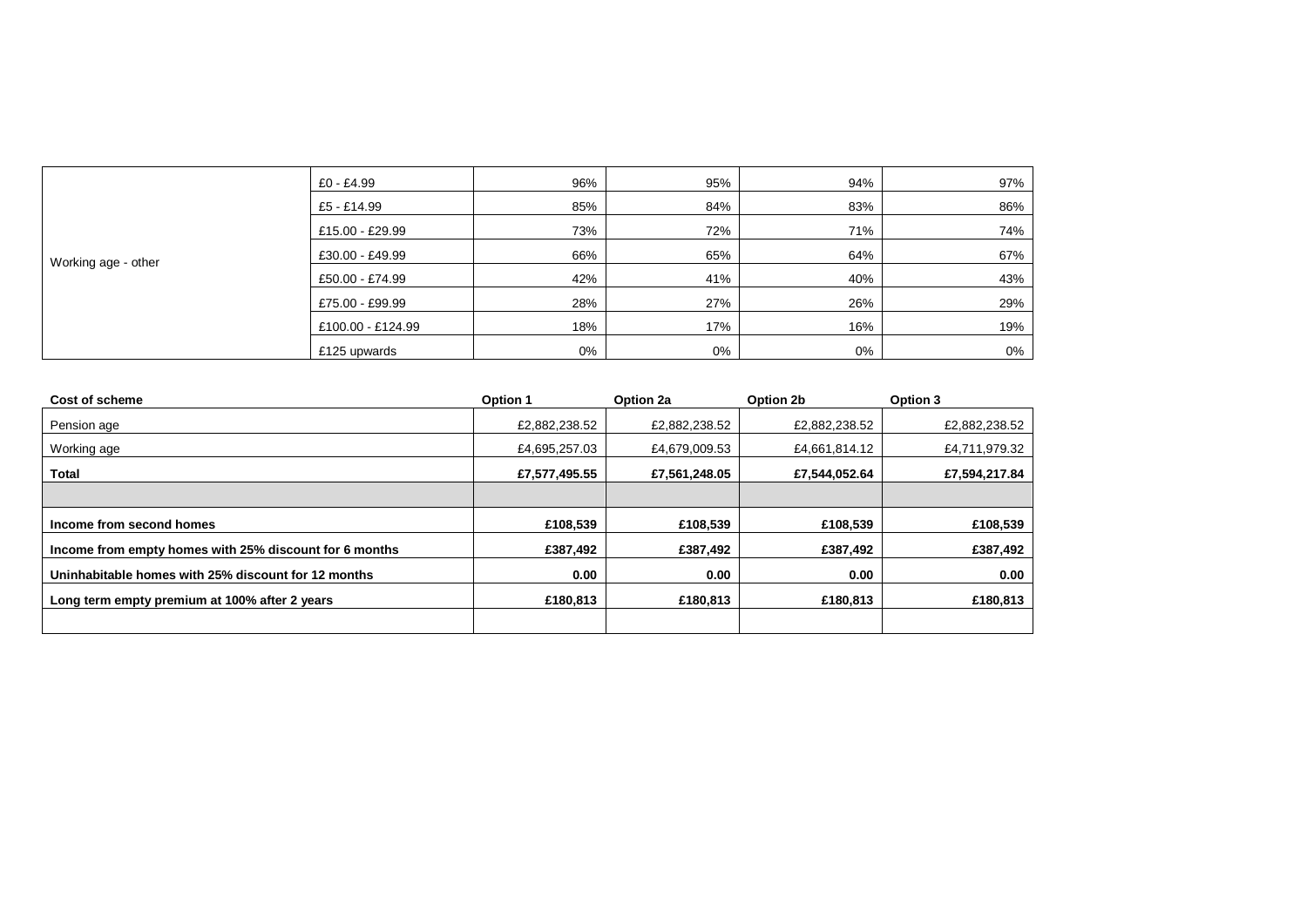# **4.0 Conclusion and Reasons for Recommendations**

- 4.1 From April 2013 Council Tax Benefit was abolished and replaced with a local Council Tax Reduction Scheme.
- 4.2 Members are now required to consider the options for a scheme for 2021- 2022.

# **5.0 Consultation**

There is a requirement to consult with the public, major preceptors and other parties who may have an interest in the Council Tax Reduction Scheme on any material changes to the scheme. It is considered that this does not include changes for annual uprating in accordance with Government Regulations.

If members would like to consider a change to the banded scheme, then full consultation will need to be undertaken.

### **6.0 Alternative Options and Reasons for Rejection**

6.1 The following alternative options have been identified and rejected for the reasons as set out below.

Option 1: To not recommend any of the options for a scheme for 2021-2022. This would have financial implications for the Council and those residents affected by Welfare Reform.

# **7.0 Implications**

### **7.1 Financial and Resource Implications**

The financial consequences are detailed above, within the report, with an overall summary that the revised scheme will have a net shortfall of approximately £66,000 related to the increased caseload volumes following the Covid-19 impacts. This shortfall could be increased or decreased depending on the options decided, with for example reducing the award by 2% reducing the shortfall to an estimated £33,000 with option 2b above or increasing the shortfall to an estimated £83,000 with a 1% increase in the award under option 3 above. To achieve a cost neutral scheme a reduction of 4% would be needed.

Comments checked by: Dominic Oakeshott – Assistant Director (Interim), 01295 227943, [dominic.oakeshott@cherwell-dc.gov.uk](mailto:dominic.oakeshott@cherwell-dc.gov.uk)